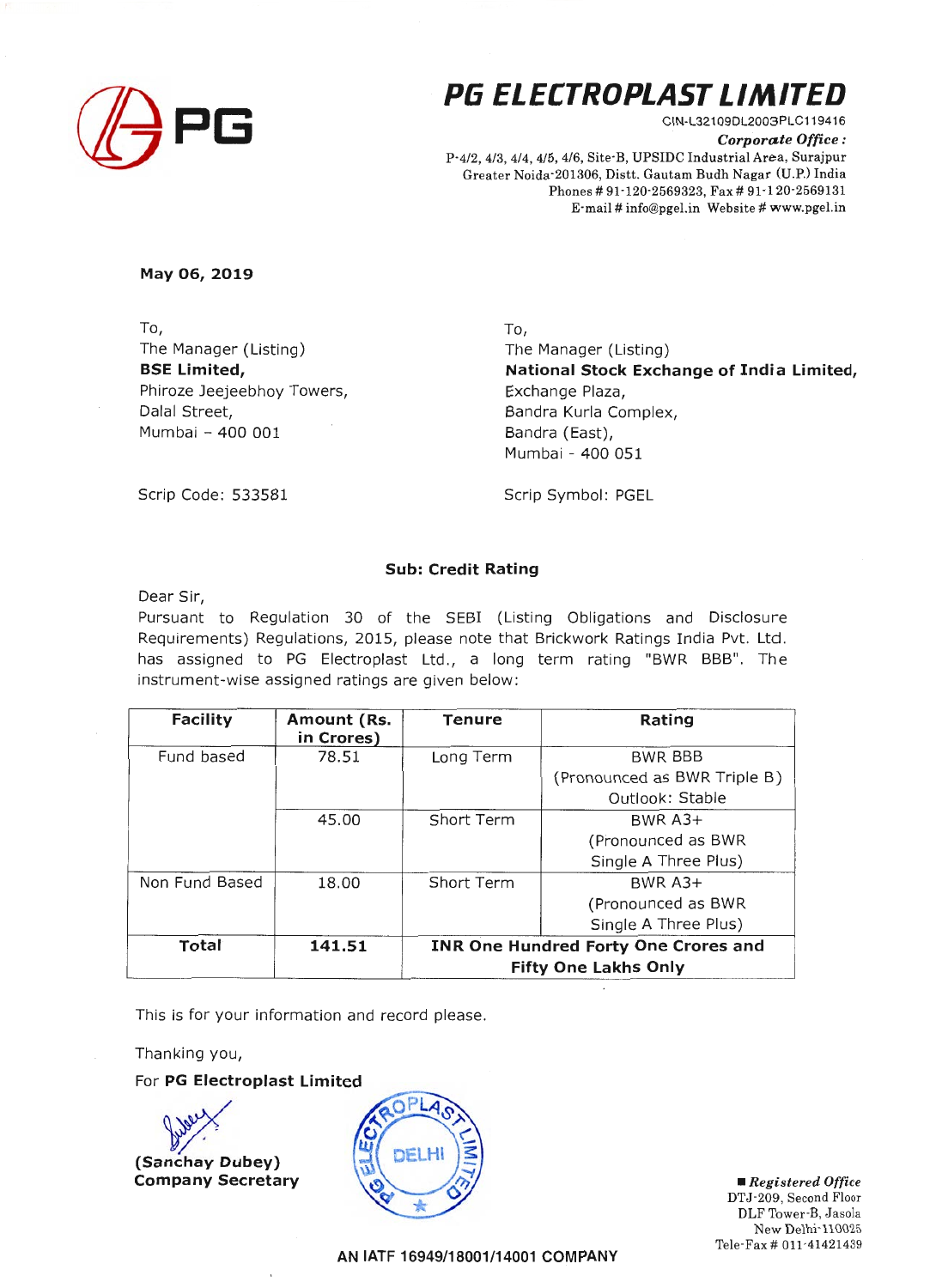

010ct2018

BWR/BLR/DEL/IRC/RK/2820/2018-19 Mr. Vishal Gupta Director PG Electroplast Limited P-4/2 To P-4/6, Site B, Upside Industrial Area, Sarjapur, Greater Noida, 201306,Uttar Pradesh Dear Sir,

# Sub: Rating of the Bank Loan Facilities of PG Electroplast Ltd amounting to  $\bar{\tau}$ 141.51 Crores (INR One Hundred Forty One Crores and Fifty One Lakhs Only).

Thank you for giving us an opportunity to undertake the Rating of the Bank Loan facilities *sanctioned* to your Company. Based on the information and clarifications provided by you, we are pleased to inform you that PG Electroplast Ltd bank loan facilities aggregating  $\bar{\tau}$ 141.51 Crs have been assigned ratings as follows:

| Facility                        | <b>Amount</b><br>$(5 \text{ Crs})$ | <b>Tenure</b>     | Rating*                                                                     |
|---------------------------------|------------------------------------|-------------------|-----------------------------------------------------------------------------|
| <b>Fund based</b>               | 78.51                              | <b>Long Term</b>  | <b>BWR BBB</b><br>(Pronounced as BWR<br>Triple B)<br><b>Outlook: Stable</b> |
|                                 | 45.00                              | <b>Short Term</b> | $BWRA3+$<br>(Pronounced as BWR<br>Single A Three Plus)                      |
| <b>Non Fund</b><br><b>Based</b> | 18.00                              | <b>Short Term</b> | $BWRA3+$<br>(Pronounced as BWR<br>Single A Three Plus)                      |
| <b>Total</b>                    | 141.51                             |                   | <b>INR</b> One Hundred Forty One Crores and<br><b>Fifty One Lakhs Only</b>  |

\*Please refer to BWR website www.brickworkratings.com for definition of the rating assigned Note: Details of bank wise facilities is as per Annexure-I

The Ratings are valid for twelve months subject to terms and conditions that were agreed in your mandate dated 24Aug 2018 and other correspondence, if any, and Brickwork Ratings' standard disclaimer appended at the end of this letter.

Page 1 of 4

Brickwork Ratings India Pvt. Ltd.

204-205, 2<sup>a</sup> Floor, Kanchenjunga Building, #18, Barakhamba Road, New Delhi - 110 001 l'hone +91 II 2341 2232 • Fnx: +91 II 2341 3896 • 1-860-425-2742 1 info@brickworkrntings.com • www.BrickworkRatmgs.com

Ahmedabad • Bengaluru • Chandigarh • Chennai • Hyderabad • Kolkata • Mumbai • New Delhi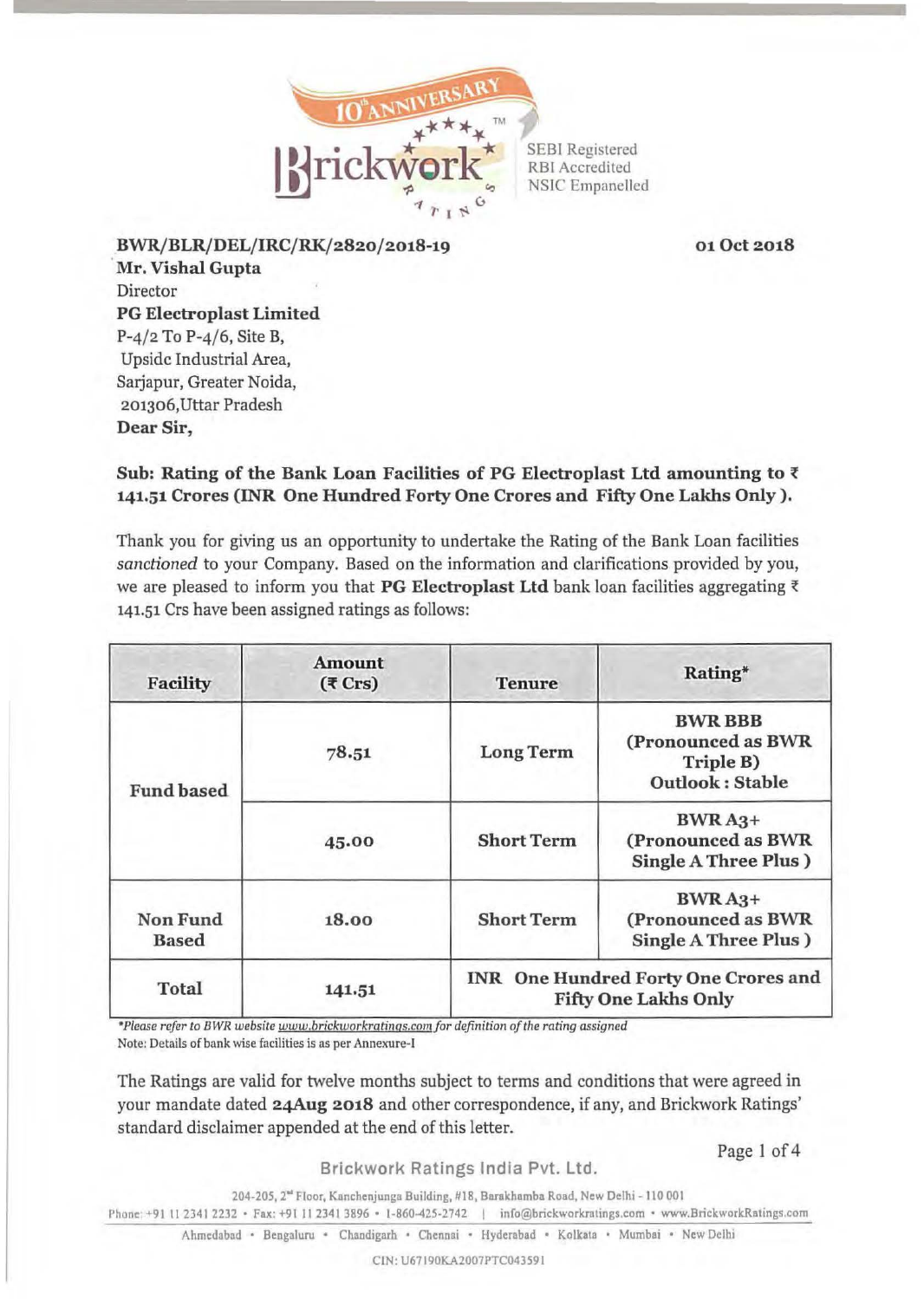

## PG Electroplast Limited

The rated Bank Loan facilities would be under surveillance during the said period. You are required to submit information periodically as per Annexure-II for the purpose of surveillance/review. You are also required to keep us informed of any information/ development that may affect your Company's finances/performance without any delay. You are also requested to submit No Default Statement on monthly basis.

Best Regards,

RKSharma GM-Ratings

Note: Rating Rationale of all accepted Ratings are published on Brickwork Ratings website. All non-accepted ratings are also published on Brickwork Ratings web-site • Interested persons are well advised to refer to our website www.brickworkratings.com, If they are unable to view the rationale, they are requested to inform us on brickworkhelp@brickworkratings.com.

Disclaimer: Brickwork Katings (BWR) has assigned the rating based on the information obtained from the issuer and other reliable sources, which are deemed to be accurate. BWR has taken considerable steps to avoid any data distortion; however, it does not examine the precision or completeness of the information obtained. And hence, the information in this report is presented "as is" without any express or implied warranty of any kind. BWR does not make any representation in respect to the truth or accuracy of any such information. The rating assigned by BWR should be treated as an opinion rather than a recommendation to buy, sell or hold the rated instrument and BWR shall not be liable for any losses incurred by users from any use of this report or its contents. BWR has the right to change, suspend or withdraw the ratings at any time for any reasons.

### Brickwork Ratings India Pvt. Ltd.

204-205, 2<sup>\*</sup> Floor, Kanchenjunga Building, #18, Barakhamba Road, New Delhi - 110 001 Phone +91 11 2341 2232 • Fax: +91 11 2341 3896 • 1-860-425-2742 | info@brickworkratings.com • www.BrickworkRatings.com

Ahmedabad • Bengaluru • Chandigarh • Chennai • Hyderabad • Kolkata • Mumbai • New Delmge 2 of 4

CIN: U67190KA2007PTC04J591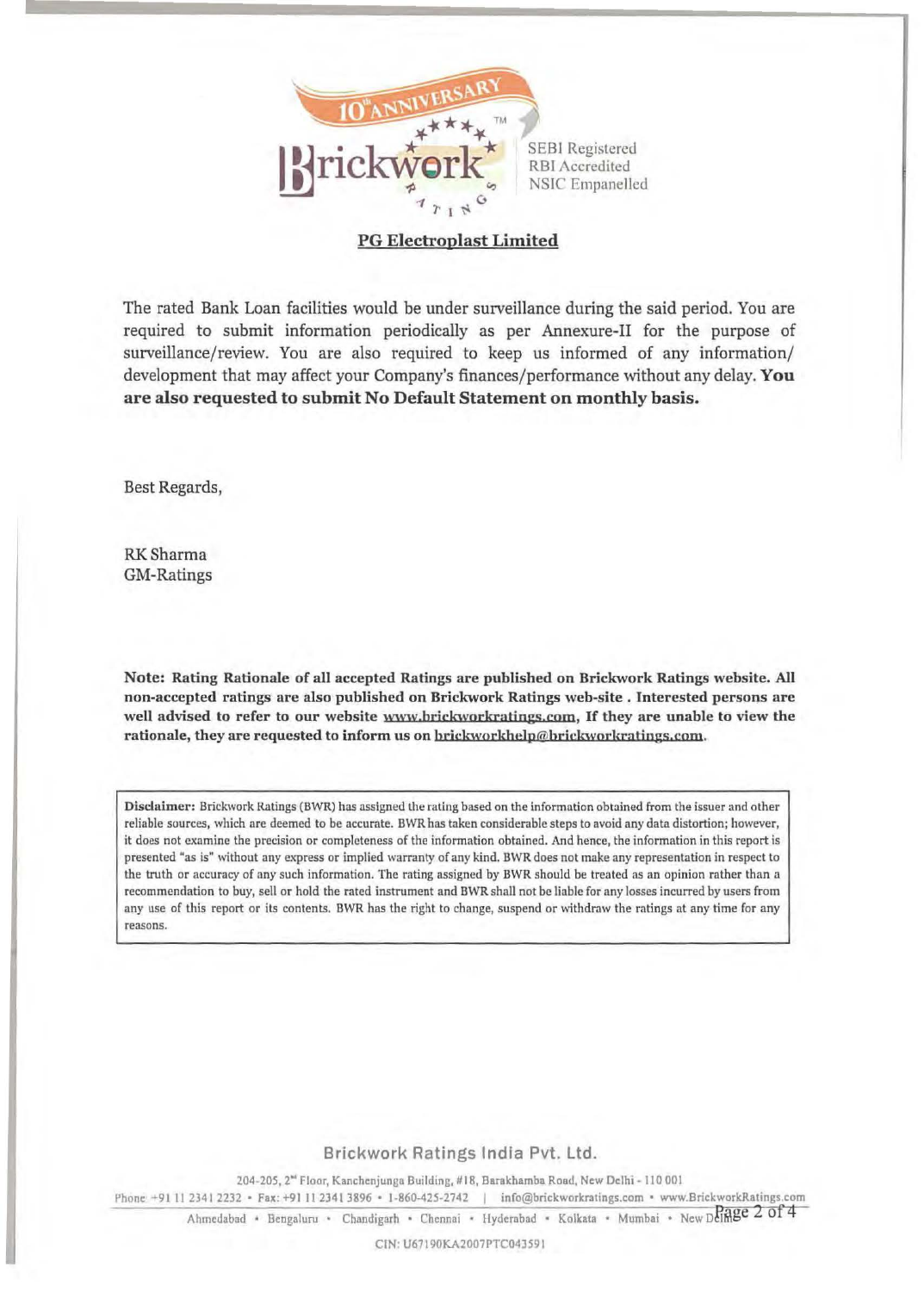

# PG Electroplast Ltd

## Annexure-I

| Name of the Bank           | <b>Facilities</b>            | <b>Tenure</b>     | Amount<br>$(5$ Crores) |
|----------------------------|------------------------------|-------------------|------------------------|
| State Bank of India        | Working capital<br>Term Loan | Long Term         | 3.55                   |
| <b>State Bank of India</b> | Term Loan                    | Long Term         | 25.79                  |
| <b>State Bank of India</b> | Cash Credit                  | Long Term         | 15.00                  |
| <b>State Bank of India</b> | Letter of credit             | <b>Short Term</b> | 15.70                  |
| <b>State Bank of India</b> | <b>Bank Guarantee</b>        | Short Term        | 2.30                   |
| <b>Total</b>               |                              |                   | 62.34                  |

| Name of the Bank         | <b>Facilities</b>        | <b>Tenure</b>     | Amount<br>$(5$ Crores) |
|--------------------------|--------------------------|-------------------|------------------------|
| HDFC Bank Limited        | Term Loan                | Long Term         | 24.17                  |
| <b>HDFC Bank Limited</b> | Cash Credit              | Long Term         | 10.00                  |
| <b>HDFC Bank Limited</b> | <b>Bills</b> discounting | <b>Short Term</b> | 30.00                  |
| <b>Total</b>             |                          |                   | 64.17                  |

| Name of the Bank                      | <b>Facilities</b>        | <b>Tenure</b> | Amount<br>(₹ Crores) |
|---------------------------------------|--------------------------|---------------|----------------------|
| Kotak Mahindra<br><b>BAnk Limited</b> | <b>Bills</b> discounting | Short Term    | 15.00                |
| <b>Total</b>                          |                          |               | 15.00                |

Brickwork Ratings India Pvt. Ltd.

204-205, 2" Floor, Konchcnjungn Building, 1118, Barakhamba Road, New Delhi- 110 001

Phone: +91 11 2341 2232 · Fax: +91 11 2341 3896 · 1-860-425-2742 | info@brickworkratings.com · www.BrickworkRatings.com Ahmedabad • Bengaluru • Chandigarh • Chennai • Hyderabad • Kolkata • Mumbai • New Delinge 3 of 4

CIN: U67190KA2007PTC043591